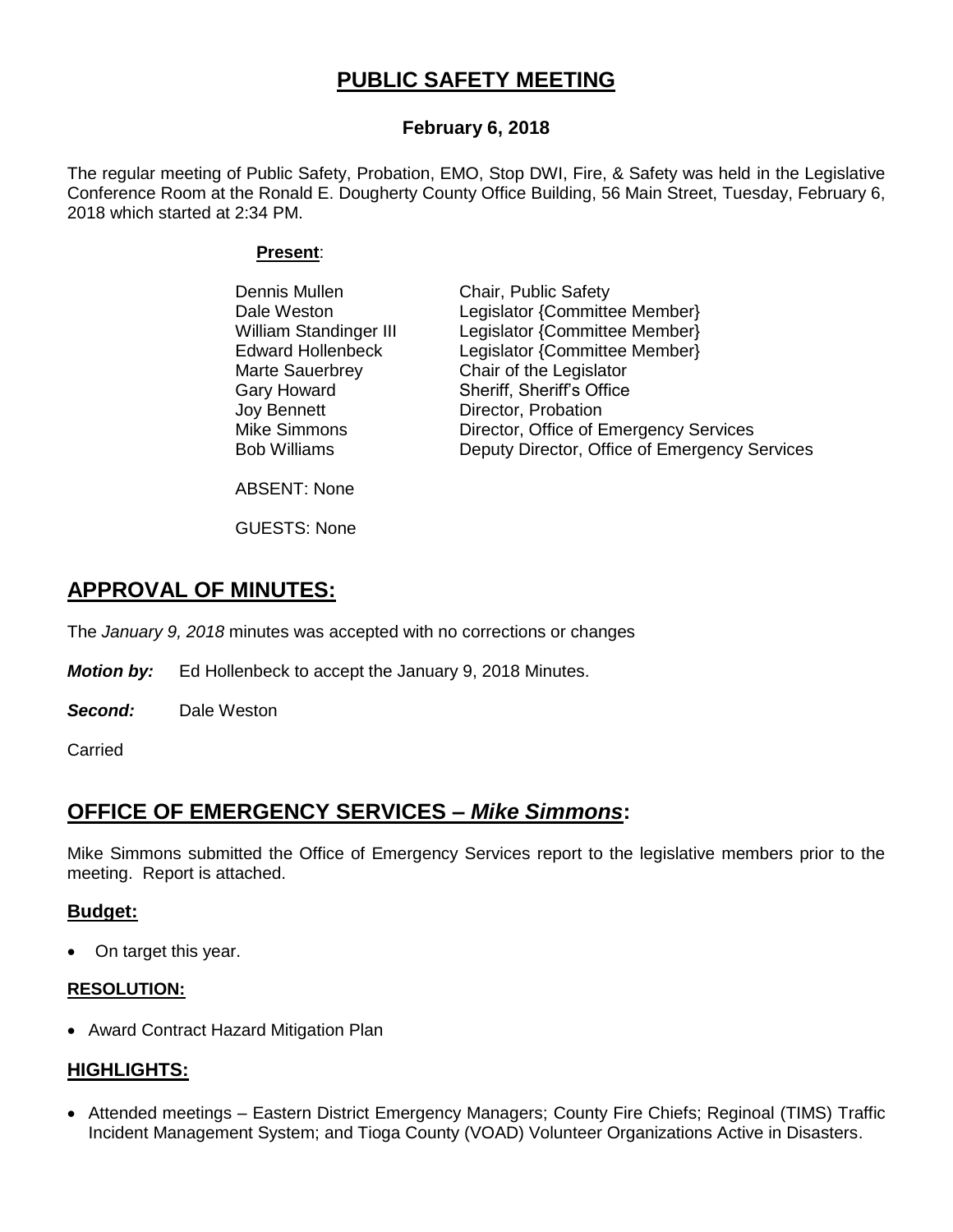- $\bullet$  Ice Jam this was initially reported on January 12<sup>th</sup>, Campville Fire Department responded to an individual who lives on Kinney Road to help rescue him from his house because it was surrounded by water from this ice jam. It's been drawing a lot of attention but not so much now. If this ice jam starts to break up – state of emergency – a local order to stay off the river. Have been monitoring it very closely.
- $\bullet$  On January 31<sup>st</sup> a well drilling company was drilling on Kinney Road and struck a pocket of natural gas which caught on fire. Campville Fire Department along with NYS Fire Emergency Management and DEC responded. The well was capped and deemed safe.
- Fire Investigative Team responded to a barn/garage fire in Berkshire.
- On February  $1<sup>st</sup>$  numerous agencies responded to a missing person call in the Town of Owego.
- Office of Emergency Services toured the Stagecoach Gas Pipeline facility located at southside of Owego.
- Completed the second Local Emergency Planning Committee which was very successful.
- Completed the second Community Animal Rescue Team meeting Denise Liske of DSS is directing this effort and has contacted the AKC Kennel Club and they offered to supply Tioga County OES with a fully stocked emergency response animal trailer that is capable of supplying equipment for up to 70 small animals (i.e. cats, dogs).
- Public Health Department to develop plan for Home care and Hospice in the event of emergency event.
- Met with Officials of Emergency Services in the Waverly area to discuss radio communication problems.
- The transition to NYALERT is continuing.

## **GRANTS:**

- SHSP15 & SHSP16 Fiber-Optic Cable Project cable installation is nearly completed. Cold weather has delayed completion.
- EMPG16 going towards salaries.
- EMPG17 No expenditures
- SICG12 Interop. Grant Project complete submitting final paperwork
- SICG16 Interop. Grant Being used to absorb overages from SIGC12.

## **PROBATION –** *Joy Bennett:*

Joy Bennett, presented the following information to the committee. Report is attached.

### **BUDGET:**

- 2018 on target this year.
- 2017 budget department came in under budget

## **HIGHLIGHTS:**

 Raise the Age – Director is attending meeting in Albany re: modifying probation rules to meet the RTA legislation. All probation rules are statutes under NYCRR. In addition to the new rules for RTA, DCJS is taking this opportunity to enlarge Probation's interactions with younger JD youth. For example, a highrisk youth on Diversion will now require a monthly home visit to the residence. In addition, all youth, not just RTA youth, will have a mandatory mental health screening performed by a Probation Officer using the DCJS approved assessment tool, GAINS. Accessing the new specialized secure detention continues to be a concern. At a meeting recently in Albany one of the Board of Directors of the Albany detention facility advised they are considering charging \$1500 a day for a SSD bed. Westchester County is seeking bonding to add on to their currently detention facility. Onondaga County hopes to renovate and make their secure detention facility into an SSD. There was some speculation that the implementation of RTA might be delayed until 2019. DCJS advised that is not happening, RTA will begin on 10/1/18. DCJS advised Probation Directors that after the state budget passes, Counties will be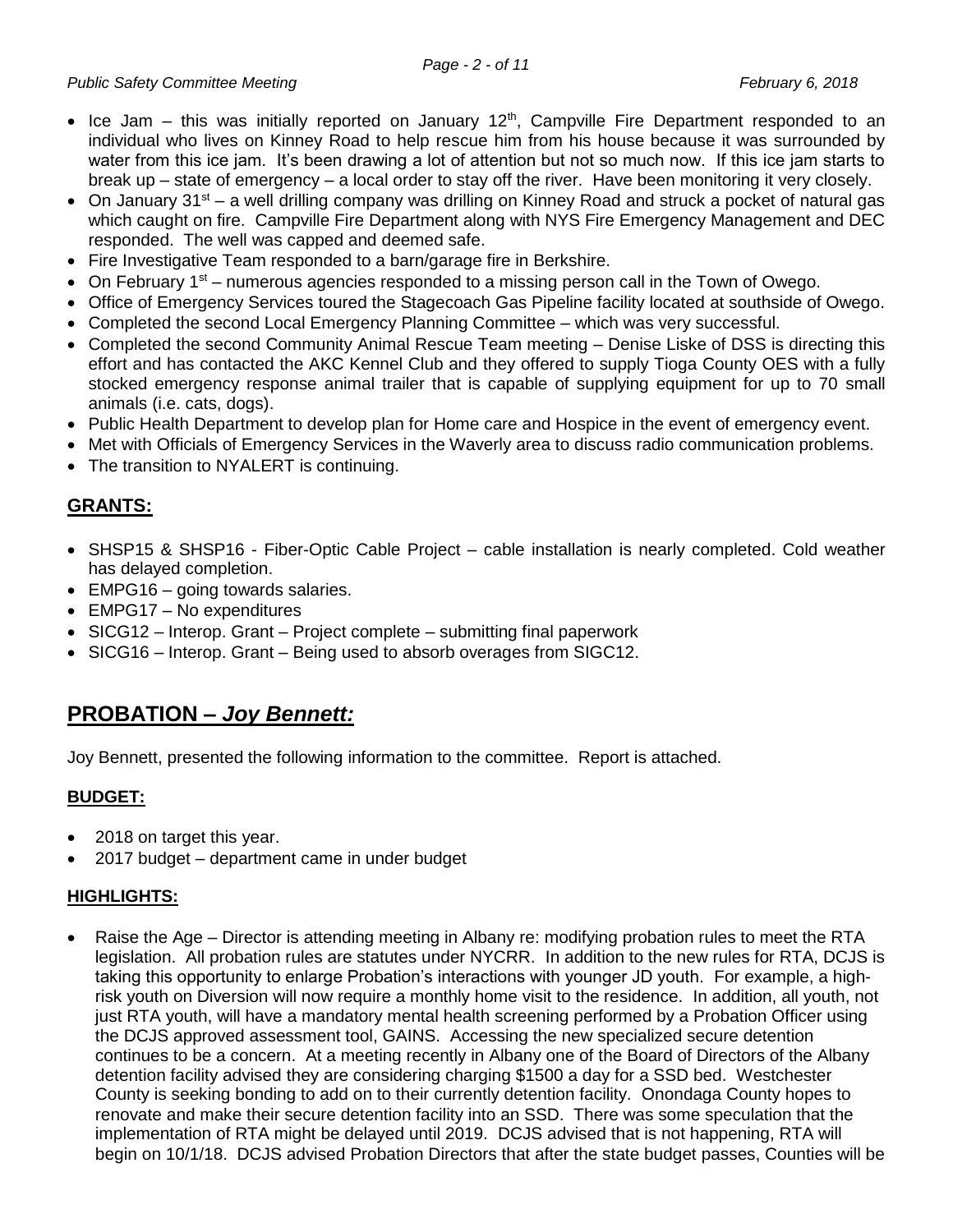directed to submit special applications for RTA funding for the entire county. DCJS will approve a spending plan and forward the approved plan materials to Dept of Budget. The state will then reimburse counties after they spend money for RTA implementation.

- Work with DCJS to trouble shoot Topaz signature pad with Caseload Explorer for sex offender address change from Probation Department
- Facilitated meeting between two COTI programs in Tioga County at the Probation Department. Trinity CASA is working in the Jail completing assessments and running education programs. They are offering to inmates the opportunity to get involved in a Vivitrol program as part of jail discharge planning. ACBC is offering education groups for family members of addicts. They will be begin the Thinking for a Change group at the Probation Department for probationers. This evidence-based program is a group educational program that meets for 14 weeks, two times a week. Joy stated very happy with these two COTI agencies. They are fantastic to work with. COTI agencies are in the Probation Department Monday through Thursday with hands on working side by side with our probationers. Evaluations are getting done in days not waiting for months to be completed.
- Pre-Trial Release currently has 23 defendants released from Tioga County Jail.
- Juvenile Delinquency Services one (1) JD Appearance Ticket issued in January. One female for the crime of Sexual Abuse, Second Degree, a Class A Misdemeanor.
- Court Ordered Investigations: 97 investigations for Tioga County Courts.
- Full Staff now as one Probation Officer that was on medical leave has returned to work as of January 22, 2018.

# **SHERIFF –** *Gary Howard***:**

Sheriff Gary Howard, presented the following information to the committee. Report is attached.

## **Budget:**

Appropriations are on track. Approximately \$24,000 was received in revenue for January.

## **RESOLUTIONS:**

- Authorize Acceptance of a 2017 NYS Legislative Grant (LG 17-1393-D00), Appropriate Funds and Amend 2018 Budget
- Salary Adjustment for New Full-Time Deputy Sheriff Sheriff's Office

## **Highlights:**

- Civil all positions are filled.
- Corrections all full-time positions are filled. There are 9 CO part-time vacancies.
- Road Patrol one full-time position vacant. Will fill this position on February 17th. Salary adjustment for CO to Road Patrol – Brenda Kemp-Yaeger - one year base rate - \$2,000 decease to Road Patrol. She will be attending the Broome Academy on April  $15<sup>th</sup>$ . She is taking a leave of absence from her current CO position.
- E911 Communications currently have one full-time vacancy waiting for Civil Service list.
- Litigation Issues One litigation was thrown out by the court and one other litigations remains.
- Average daily inmate population for the month of December 2017 was 73.
- Backup E911 Building Project some electrical and general construction work is being completed. Actual move in date is planned for Spring 2018.
- A grant awarded from Senator Akshar in the amount of \$20,000 being used to purchase a police vehicle for transporting inmates.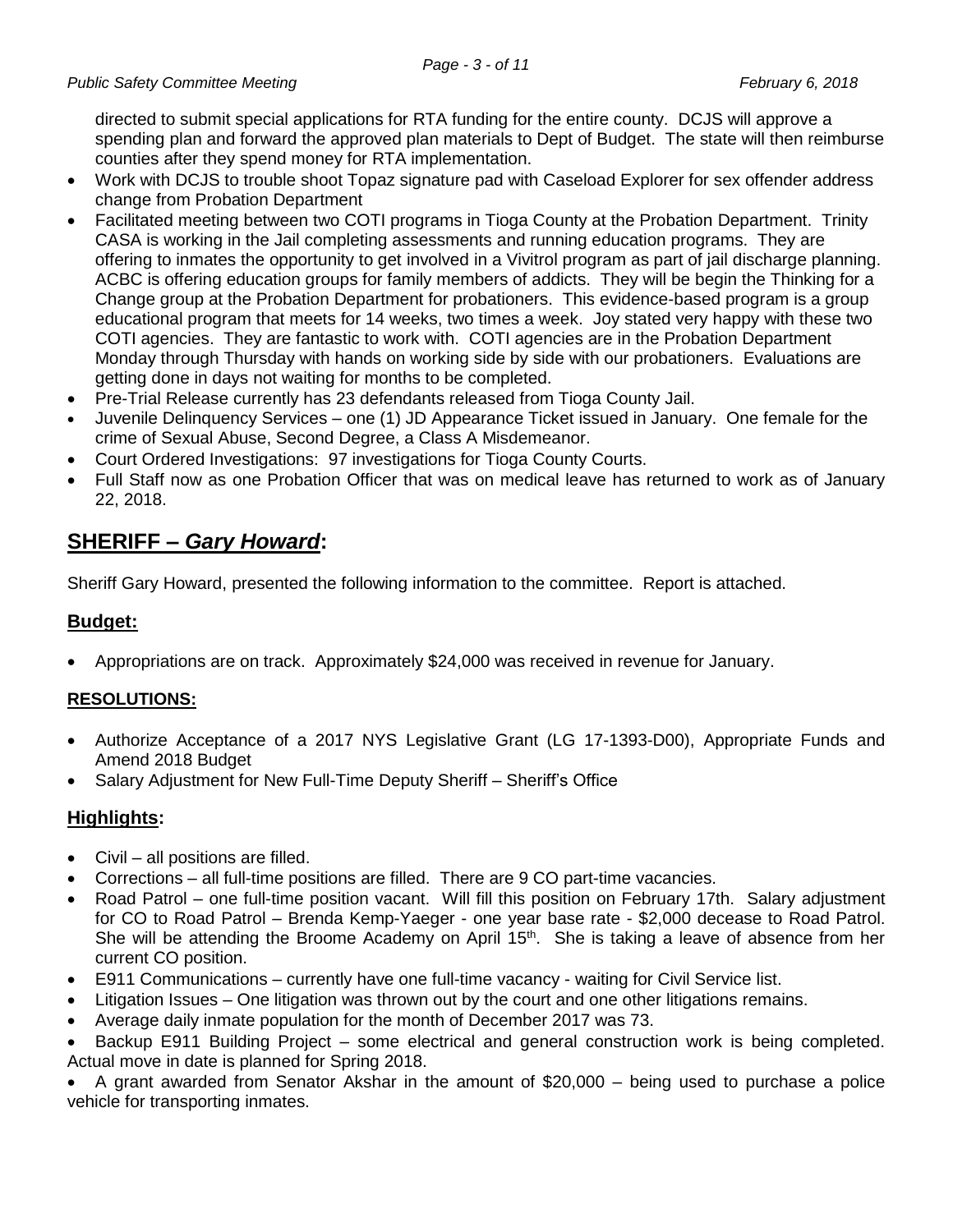- Brandon Stone pled guilty to Criminal Negligent Homicide relating to the death of an individual who overdosed on the drugs he sold to them. Stone was also target in the Operation UnWise and will be sentenced to 1 1/3 to 4 years in prison.
- Corrections Officer Roy Schreiner was named Employee of the Year for 2017.
- Kimberly Ward was named NYS Civil Officer of Year.
- Tioga County Sheriff's Office and everyone else involved was looking for a Missing Person who was found a day later. Adult Services was involved as the home he was residing in was not fit (no heat, no plumbing, no food). He is currently residing with relatives for now.
- Commission of Corrections will be coming to Tioga County to check out the court room regarding the Raise the Age.
- ATI worked 520 man hours: cleaning at Stray Haven and Town of Owego Highway; washed and waxed emergency vehicles at Weltonville Fire Department; painted the E911 center and the County Highway Department; and snow removal at county facilities.

Respectfully submitted,

Kristen Kallin Secretary to the Director of Probation February 6, 2018

### **TCOES MONTHLY ACTIVITY REPORT FOR JANUARY 2018** February 4, 2018

Budget: On target for the year - See attached spreadsheets Resolutions: AWARD CONTRACT HAZARD MITIGATION PLAN Monthly Activity:

- 1. Monthly Meetings Attended
	- a. Eastern District Emergency Managers Meeting
	- b. Lakes District Emergency Mangers Meeting
	- c. County Fire Chiefs Meeting
	- d. County Search and Rescue Meeting
	- e. County Hazardous Materials Team Meeting
	- f. Regional (TIMS) Traffic Incident Management System Meeting
	- g. Red Cross Disaster Committee Meeting
	- h. Tioga County (VOAD) Volunteer Organizations Active in Disasters
- 2. Grants
	- a. SHSP15 & SHSP16 Fiber Optic Cable Project Cable installation is nearly completed. Cold weather has delayed completion. Currently Billing for Project
	- b. EMPG16, EMPG Going towards salaries
	- c. EMPG17 Received Grant No expeditures
	- d. SHSP17 and SLETTPP17 Received Grant No expenditures
	- e. HMPG Received Grant No expenditures
	- f. HMEP Received Grant Received Grant No expenditures
	- g. SICG12 Interop. Grant Project Complete Submitting final paperwork
	- h. SICG16 Interop. Grant Being used to absorb overages from SIGC12
	- i. SICG17 Interop. Grant Received No Expenditures
	- j. SICG18 Approved Not Released Yet
- 3. Incidents involving OES Response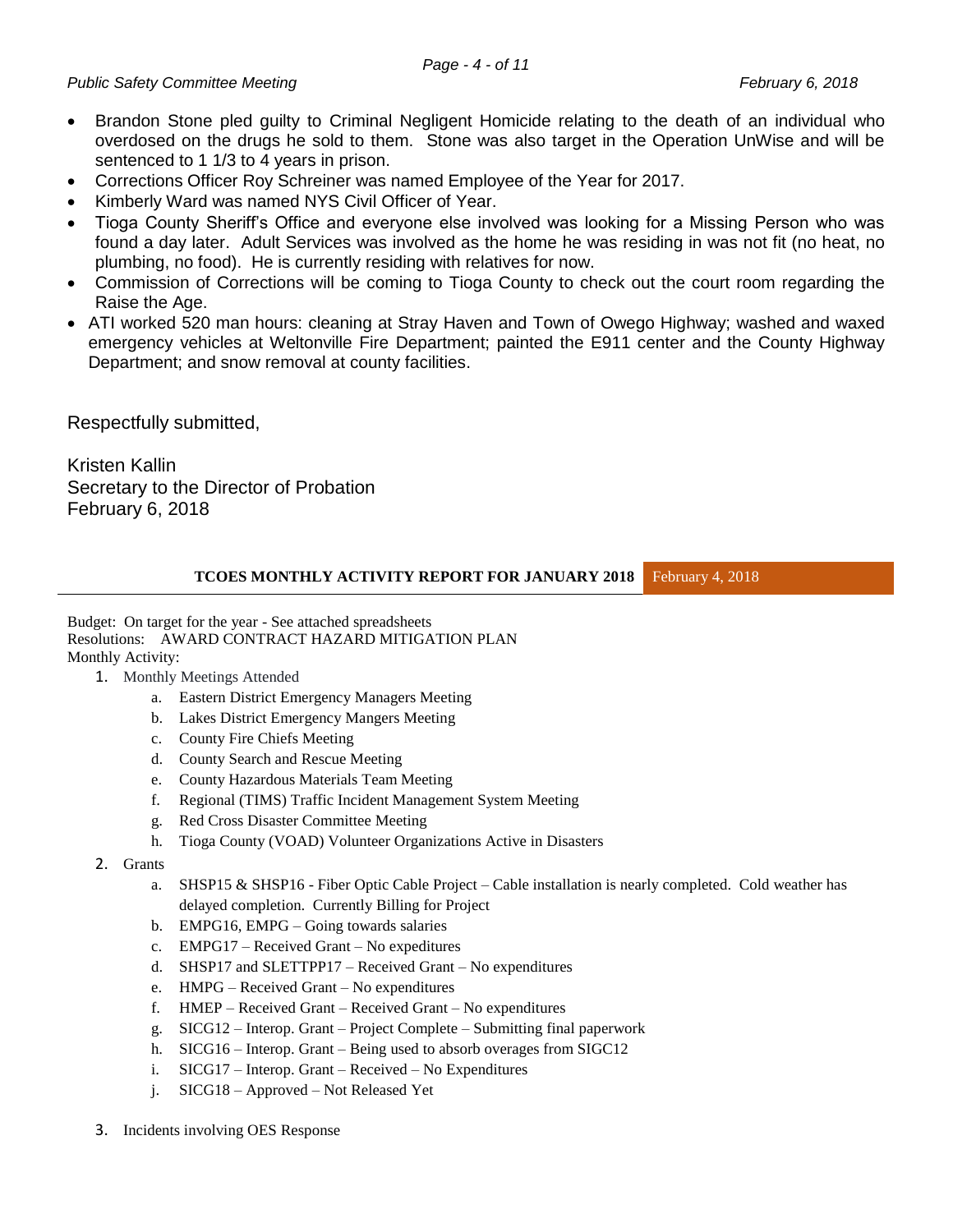- a. Ice Jam Ice jam response initially reported on January  $12<sup>th</sup>$  when Campville Fire Department responded with their boat and helped a resident leave his residence. Ice jam had formed from Hiawatha Island and extended into Broome County. Throughout the following weeks and currently the Ice Jam remains in place. Consultation and monitoring of the river along with State and Federal agencies is continuing. OES and Public Health have prepared plans for evacuation and sheltering in the event that flooding occurs as a result of the ice jam.
- b. On January 31<sup>st</sup> Young's Well Drilling was attempting to drill residential water well on Kinney Rd. and struck a pocket of natural gas which caught fire. Campville Fire Dept. requested OES assistance. Our hazardous materials team personnel, along with officials from NYS Fire, Emergency Management, and DEC all responded. The well was capped and deemed safe.
- c. The fire investigation team responded and investigated a vehicle fire in Spencer and a barn/garage fire in Berkshire
- d. On February  $1<sup>st</sup>$  numerous agencies responded to a missing person call in the Town of Owego. Incident will be included in next month's report.
- 4. Other Emergency Services Activities
	- a. OES toured the Stagecoach Gas pipeline facility located at the south side of Owego. Stagecoach is eager to work with our office with planning and potentially conduct an exercise involving natural gas wells or pipeline.
	- b. Completed the second (LEPC) Local Emergency Planning Committee meeting. The meeting was successful and stakeholders are pleased with the progress and desire to continue to meet and concentrate on familiarization with industries, local hazards, and planning for emergency response exercises.
	- c. Completed the second (CART) Community Animal Rescue Team meeting. Denise Liske of DSS is directing this effort which is gaining momentum among the participants. The AKC Kennel Club has offered to supply Tioga County OES with a fully stocked emergency response animal trailer that is capable of supplying equipment necessary to set up an animal shelter for up to 70 animals. It will also be available for our use anytime it is necessary. Before accepting this gift OES must confer with the Legal Department and obtain legislative approval.
	- d. Office continues to work with Public Health Department to develop plans with Home Care and Hospice agencies for the care of these clients in the event of emergency events.
	- e. OES met with Officials of Emergency Services organizations in the Waverly area to discuss radio communication problems that exist between their agencies and Tioga County. Potential improvements to our radio system were identified and will be investigated.
	- f. The transition to NYALERT is continuing. At the present time we can send emergency messages to members of the community who have signed up with NYALERT by calling the State Watch Desk. In the future we plan on launching a campaign to encourage people to sign up.
- 5. Transition to Offices to Emergency Services
	- a. During the month of January, OES personnel have had the opportunity to meet with personnel of county EMS and Fire organizations. The response to the reorganization has all been positive.

**Public Safety Committee Meeting** Probation Department Report February 6, 2018

Article I. Budget Status: 2018 Budget on track 2017 Budget – Dept came in under budget

Two i-pads were purchased and set up for two Probation Officers with highest workload of Waverly supervision cases. The i-pads give the Officers access to their desktop.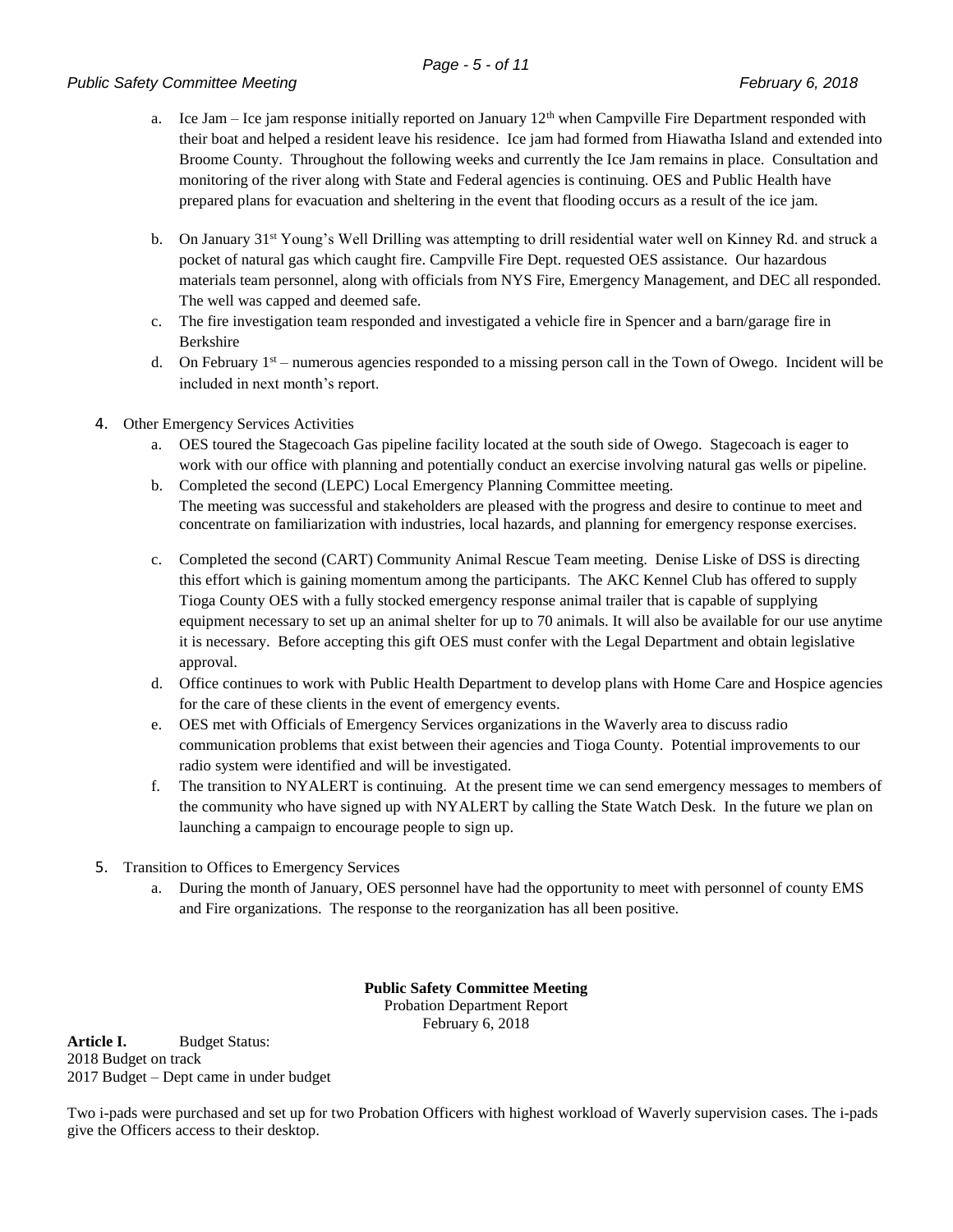#### *Page - 6 - of 11*

#### *Public Safety Committee Meeting February 6, 2018*

Conversation with Gary Hammond and Denis at Public Health about ordering Ford Escapes at same time for both Depts.

#### **Issues:**

- **1.** Raise the Age Legislation
	- Facilitated stakeholders meeting on 1/10/18 for county agencies to prepare planning report for DCJS & OCFS on county budgetary requirements needed for RTA in Tioga County. Rita Hollenbeck created spreadsheet for County Budget estimates for 2018 and 2019 costs for RTA implementation.
	- Completed the Probation portions of the RTA Planning Guide, DSS Director of Services Liz Myers filled out portions pertaining to DSS.
	- The RTA Planning Guide and spread sheet were emailed to DCJS and OPCA on January 25, 2018, with cc to applicable Department Heads.
	- Ongoing attendance at DCJS workgroups in Albany regarding creating policy for: Youth Part Court and Juvenile Delinquency Intake on 1/18/18 & 1/26/18. Next meeting is 2/9/18
	- OPCA is using RTA as an opportunity to enlarge the responsibilities of Probation with the JD Intake population of youth ages 7-15. The new regulations call for:
		- increased PO to child contacts depending on risk level
		- monthly home visits for high risk youth who are receiving Diversion
		- mandatory mental health screening (using DCJS approved assessment tool, GAINS) for all youth coming through Intake and Diversion

 Sitting on Caseload Explorer workgroup for editing software for RTA implementation Sitting on YASI data workgroup for getting better data off assessment tool for RTA implementation

- **2.** Presented Government 101 PowerPoint w/ co-facilitator to Succession Planning Class #1.
- **3.** Participated in Victim Impact Panel session on 1/17/18
- **4.** Worked with DCJS to trouble shoot Topaz signature pad with Caseload Explorer software to allow for immediate notification of sex offender address change from Probation Department to DCJS- SOM.
- **5.** Facilitated meeting between two COTI programs in Tioga County at the Probation Department. Created list of what each program is doing and how Probation Officers can interact with both programs. COTI members from both agencies are using space at the Probation Department to meet with probationers. See summary report on Probation involvement with COTI programs.
	- Trinity CASA is working in the Jail completing assessments and running education groups. Assessments that used to take weeks to obtain are now being completed in days. Trinity CASA offering inmates the opportunity to get involved in a Vivitrol program as part of Jail discharge planning.
	- ACBC is offering education groups for family member of addicts, "precontemplation" groups for addicts. Probation is looking forward to ACBC beginning a Thinking for a Change group at the Probation Department for probationers. This evidence based program is a group educational program that meets for 14 weeks, two times a week. We expect this group to begin in February.

#### **ATI Programs**:

- $\triangleleft$  Electronic Monitoring 1 unit in use
- \* Community Service –Crew scheduled both days this week, with full crew assigned (11 per day)
- $\cdot \cdot \cdot$  Pre-Trial Release –Currently have 23 defendants released from Tioga Co. Jail by a Justice Court or the County Court:
	- 12 are released RUS meaning they report in person weekly to the Department and follow court orders for: urine testing, alcohol/drug evaluations, etc.
	- 11 are released PTR meaning they telephone in weekly to the Probation Department to report any changes in their address or status.
- **6. Juvenile Delinquency Services**: 1 Juvenile Delinquency Appearance Ticket was issued by law enforcement in January 2018 for one female youth. Youth was charged with Sexual Abuse, Second Degree, a Class A Misdemeanor. Due to the nature of the alleged offense the case was referred to the County Attorney for petition.

YTD: 1 JDAT received during 2018

**7. Alternative to Detention Programing:** Probation has 1 youth in non-secure detention.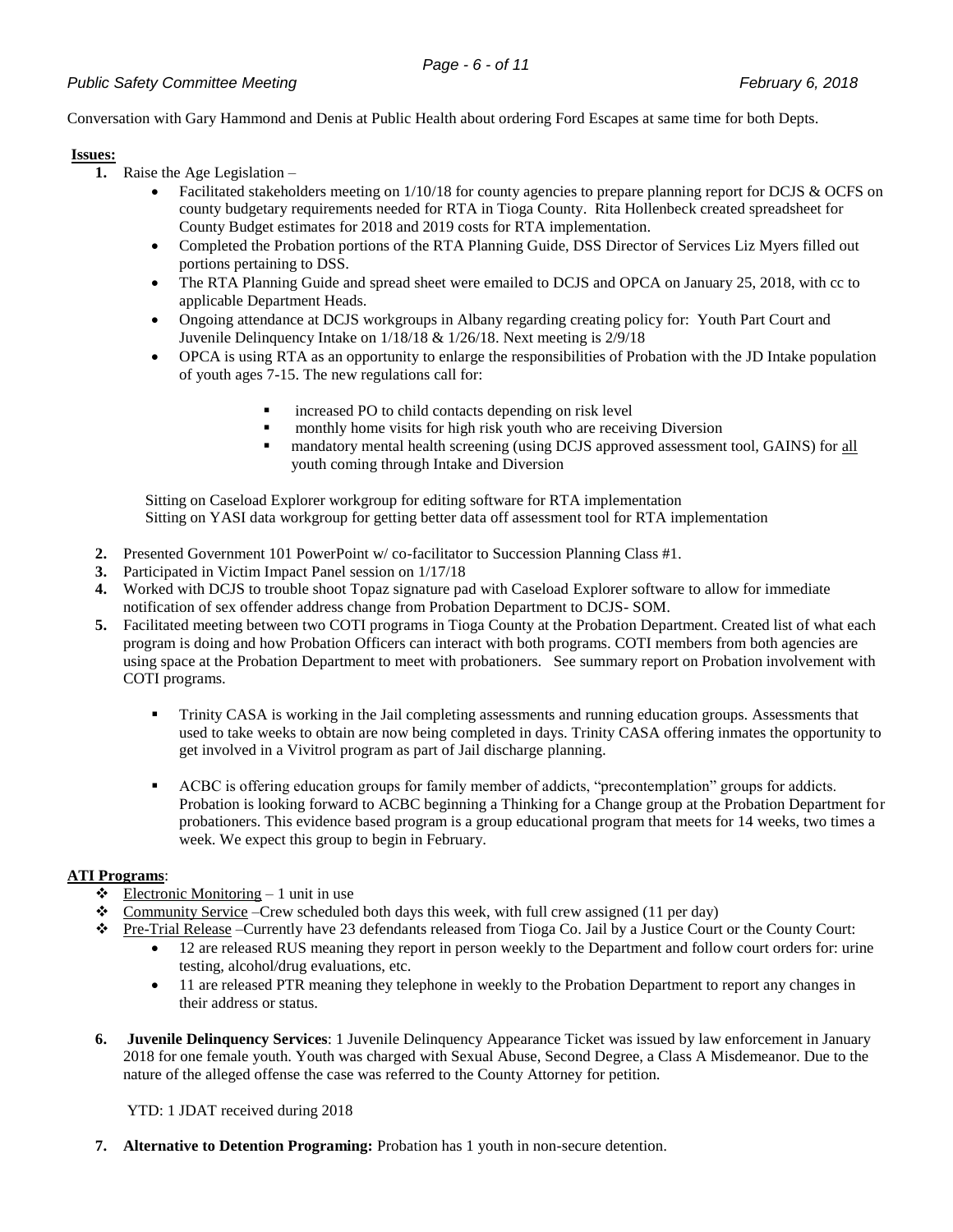- **8. Court Ordered Investigations**: 97 investigations for Tioga County courts (Criminal, Family and Surrogate) are due in the next 60 days.
- **9. Supervision:** 273 cases ordered by Tioga County courts & Family Court
- **10. Violation of Probation petitions**: 34 violation petitions pending against probationers in criminal & family courts

**Article II.**

Article III. Personnel:

- Unfunded PO position
- Officer on medical leave, returned to work 1/22/17

#### **Resolutions:**

none

#### **TIOGA COUNTY, NEW YORK**

Department of Probation

20 Court Street - Suite 1 Owego, NY 13827

 $\sim$  607 687 8535  $\leftrightarrow$  607 687 0804  $\leftrightarrow$  www.TiogaCountyNY.com Joy Bennett Director Brian L. Cain Probation Supervisor Teri L. Rosenberger Probation Supervisor



To: Marte Sauerbrey From: Joy Bennett Date: January 23, 2018 Re: COTI programming in Tioga County

In 2017, Tioga County became the recipient of COTI (Center of Treatment Innovation) programing via a grant from OASAS and the federal government. Two agencies were awarded the grant, ACBC in Broome County and Trinity- CASA in Chemung County to work with opiate involved citizens in Tioga and Tompkins Counties.

The two programs operate off the same grant and provide much of the same programming:

- Peer support
- Case management
- $\bullet$  Substance abuse evaluations
- Referrals to treatment
- Transportation assistance
- Navigators to assist in accessing Medicaid
- Assistance in obtaining medically enhanced treatment (Suboxone and Vivitrol)

Both programs will meet with clients in their home or anywhere in the community to help them access treatment services. Trinity has two RV vehicles and ACBC has two vans to meet this objective .

Each program does have specialities:

Trinity- CASA is working exclusively in the Tioga County Jail. They provide substance abuse evaluation, referrals to treatment and facilitate door to door (jail to treatment) services. Obtaining a substance abuse evaluation in the jail used to take weeks, now it is available in days. In addition, the program is running education and cogntive behavior groups in the jail. Currently, there are four weekly groups running in the jail with about 80% of the jail population attending a group once a week.

Trinity- CASA is developing a Vivitrol program in the Jail. Inmates may elect to get a free shot of the medication Vivitrol approximately five days prior to discharge from the faciltiy. This medication helps with cravings for both opiates and alcohol. It is not effective with methamphetamine. A peer support person is then assigned to help the person apply for Medicaid when they are back in the community, so they can continue with the monthly shot while they are attending outpatient treatment. For people who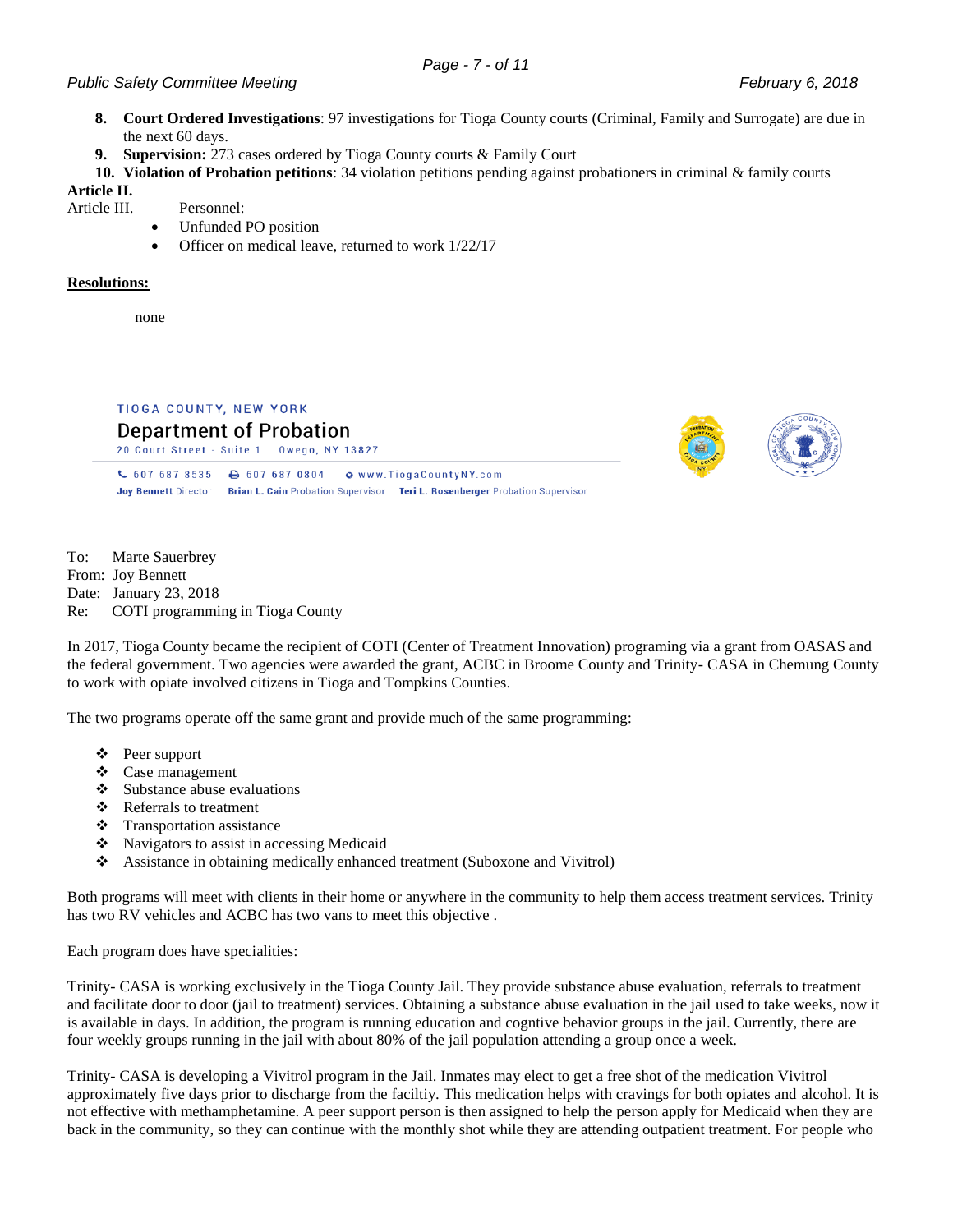are struggling with staying clean from opiates the agency can assist citizens in obtaining Suboxone. A person has to be drug free for a period of time to be elibile for the Vivitrol shot.

ACBC- Has been effective in assisting people into getting into detox in Bath, NY and providing transporation to the facility (Layola). Their agency is developing a speciality in creating support groups for family members of addicts as well as groups for substance abusers who have not made the decision yet to access treatment. These "precontemplative groups" for substance involved people is something previously not available in Tioga County.

Both agencies have staff at the Probation Department on a weekly basis to work with justice involved defendants. Trinity- CASA is here Tuesdays and Thursdays. ACBC is here Mondays and Wendesdays. The peer support counselors are also present in County Court, Drug Treatment Court and the larger Justice Courts in the Courty. Both agencies also interact with the Tioga County District Attorney's Office.

At the Probation Department, defendants can meet with Peer Support or obtain an evaluation right in the Probation office space, this is an incredible service as the Probation Officer knows immediately if the defendant cooperated with obtaining an evaluation.

Peer support counselors are also assisting Probation Officers to track down defendants out in the community who have stopped showing up for Probation appointments or treatment services. We are using this community engagement as an alternative to incarceration. If the Peer Support counselor can get the defendant to re-engage, requesting a warrant from the sentencing court and incarceration in the County Jail is not needed.

Probation is excited to work with both COTI programs. Our next goal is to develop a Thinking for a Change group (Evidence Based Program) at the Probation Department but faciliated by counselors from ACBC.

While the grant is for opiate involved defendants, both agencies have a clear commitment to work with any citizen who has a substance abuse treatment need of any kind.

It has been a very postive experience for Probation to work with the COTI programs, our probationers have not had access to such supportive, targeted and time sensitive services in the past. We welcome the COTI programming to Tioga County.



DATE: February 5, 2018

- TO: Sheriff Howard
- RE: February (2018) Public Safety Reference Notes

#### **Personnel Issues:**

- 1. *Civil Office*
	- a) All positions are filled.
- 2. *Corrections Division*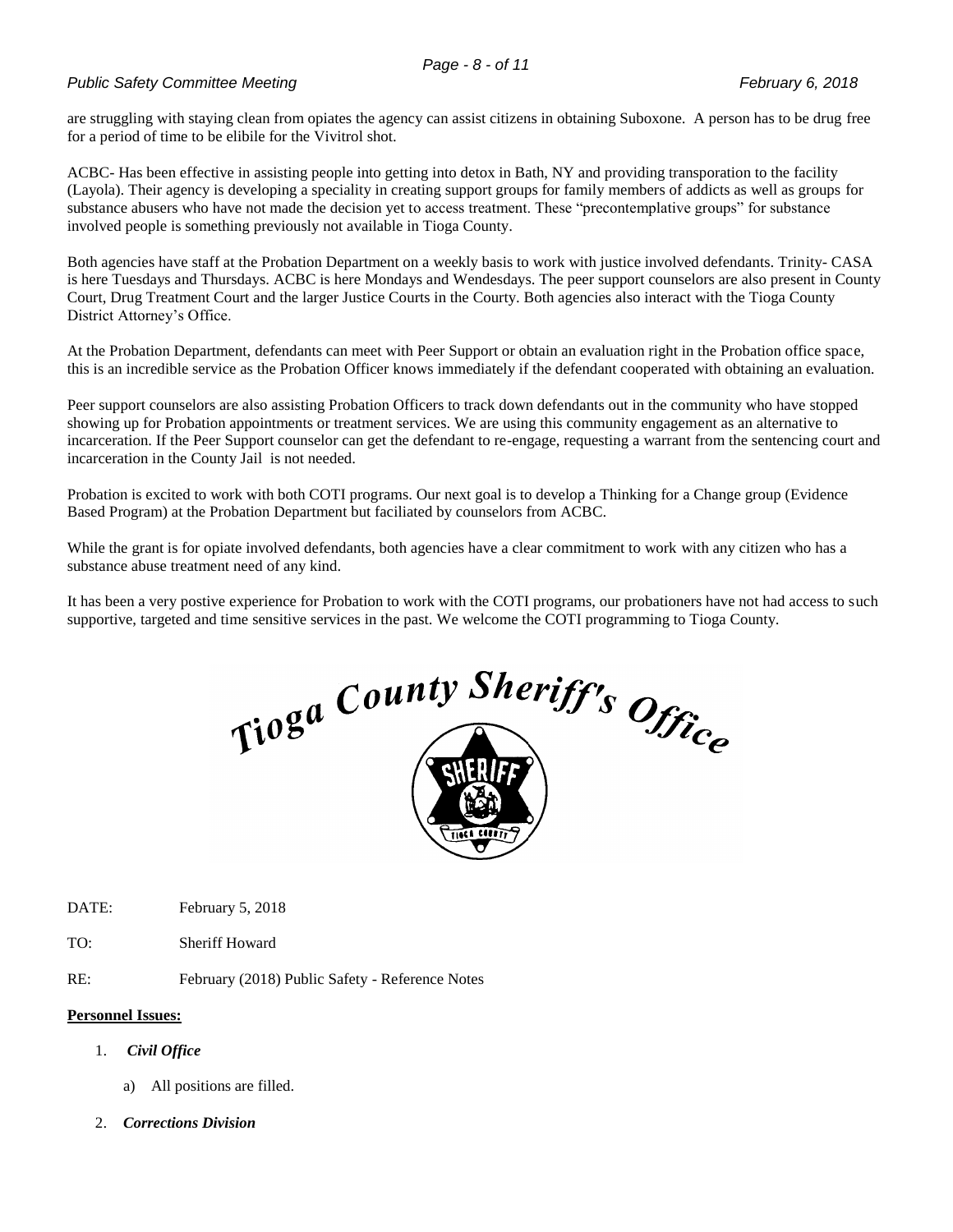- a) All full time positions are filled.
- b) Currently have (9) part time CO vacancies.

#### 3. *Road Patrol*

- a) (1) Full time position is vacant. Will fill this position on February 17<sup>th</sup>. Corrections' Officer Brenda Kemp-Yaeger will be promoted to Deputy Sheriff and will begin the basic academy in April. Attached resolution requesting approval to bring her in at the 1-Year contractual salary rate, in consideration of her work experience in Corrections for 11 years.
- b) Currently have (2) "Unfunded" road patrol positions vacant.

#### **4.** *E911 Emergency Communications Center*

a) Currently have (1) full time vacancy. Waiting for the new Civil Service list to conduct interviews.

#### **Labor Issues:**

5.

1. None to report.

#### **Litigation Issues:**

1. Recently had a pending litigation thrown out by the court. One other litigation remains. No status to report.

#### **Budget**:

1. Appropriations are on track. Approximately \$24,000 was received in revenue for January.

#### **Current Projects:**

- 1. Backup E911 Building Project The movement of our backup center from DPW to the radio tower site on Carmichael Hill is underway. Some electrical and general construction work is being completed. The actual move is planned for the spring.
- 2. Have received a grant award from the NYS Legislature (Senator Akshar) in the amount of \$20,000. The money must be utilized for the purchase of a police vehicle for transporting inmates and prisoners. (See attached Resolution)
- 3. Average daily inmate population for the month of December was 73.

#### **Miscellaneous:**

- 1. A number of Sheriff's personnel worked a search and rescue operation last week. Our office had received a missing person complaint of a 21 year old Town of Owego man, who was mentally disabled. Operations for the search was conducted out of a command post established at the Campville Fire Dept. and involved our personnel; NYSP; Tioga County Search and Rescue Team and the Emergency Services Office. The individual fortunately was found in a barn by a farmer late in the day. The individual had been missing for more than 24 hours and fortunately suffered no injuries.
- 2. Brandon Stone of Candor plead guilty to Criminally Negligent Homicide relating to the overdose death of an individual which occurred in 2017. Stone was responsible for dealing the drugs that caused the death. Our investigators worked the case with the District Attorney's Office. Stone was also a target involved in Operation Unwise. He will be sentenced to 1 1/3 to 4 years in prison.
- 3. Corrections Officer Roy Schreiner was named Employee of the Year for 2017.
- 4. Kimberly Ward was recognized by the New York State Sheriff's Institute, being named NYS Civil Officer of the Year. Kimberly and her husband joined the Sheriff in Albany in January to receive her award.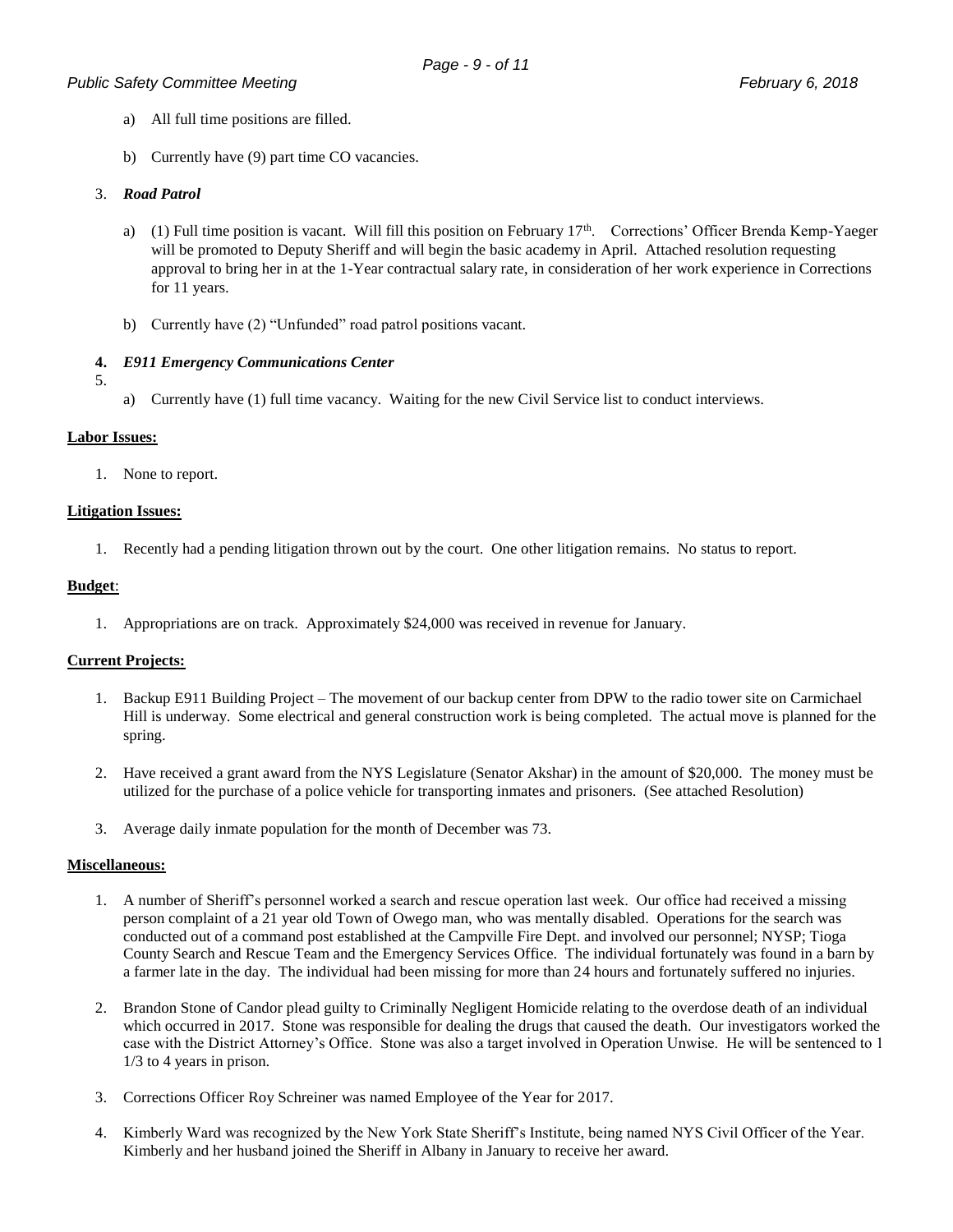- 5. ATI worked 520-man hours during the month. Work included:
	- Cleaning at Stray Haven; Town of Owego Highway
	- Washed and Waxed Emergency vehicles at Weltonville Fire Dept.
	- Painted at E911 Center
	- Snow removal at county facilities
	- Painted at County Highway Dept.

| REFERRED TO: | PUBLIC SAFETY COMMITTEE |
|--------------|-------------------------|
|              | FINANCE COMMITTEE       |

RESOLUTION NO. B-27 AUTHORIZE ACCEPTANCE OF A 2017 NYS LEGISLATIVE GRANT (LG17-1393-D00), APPROPRIATE FUNDS AND AMEND 2018 BUDGET

WHEREAS: The Sheriff applied and was awarded a NYS Legislative Grant (LG17-1393-D00) in the amount of \$20,000; and

WHEREAS: This funding must be utilized to procure a new police vehicle to be utilized in transporting prisoners and inmates; therefore be it

RESOLVED: That the Tioga County Legislature authorizes the acceptance of this award; and be it further

RESOLVED: That the 2018 budget be modified and funds be appropriated to the following accounts:

Expense Account: H3110.521060 Sheriff - Car/Truck

Revenue Account: A3110.433952 Sheriff -State Aid

REFERRED TO:  $\qquad \qquad \qquad$  PUBLIC SAFETY COMMITTEE PERSONNEL COMMITTEE

RESOLUTION NO. -18 SALARY ADJUSTMENT FOR NEW FULL-TIME DEPUTY SHERIFF – SHERIFF'S OFFICE

WHEREAS: Tioga County Resolution 211-99 requires legislative approval for any appointments made above an established base salary amount; and

WHEREAS: On February 17, 2018, the Sheriff intends to fill a vacant, budgeted full-time Deputy Sheriff position with Brenda Kemp-Yaeger, who is both eligible for and willing to accept appointment from a duly certified civil service list; and

WHEREAS: Mrs. Kemp-Yaeger has been employed with the Tioga County Sheriff's Office as a full-time Correction Officer since January 2007; and